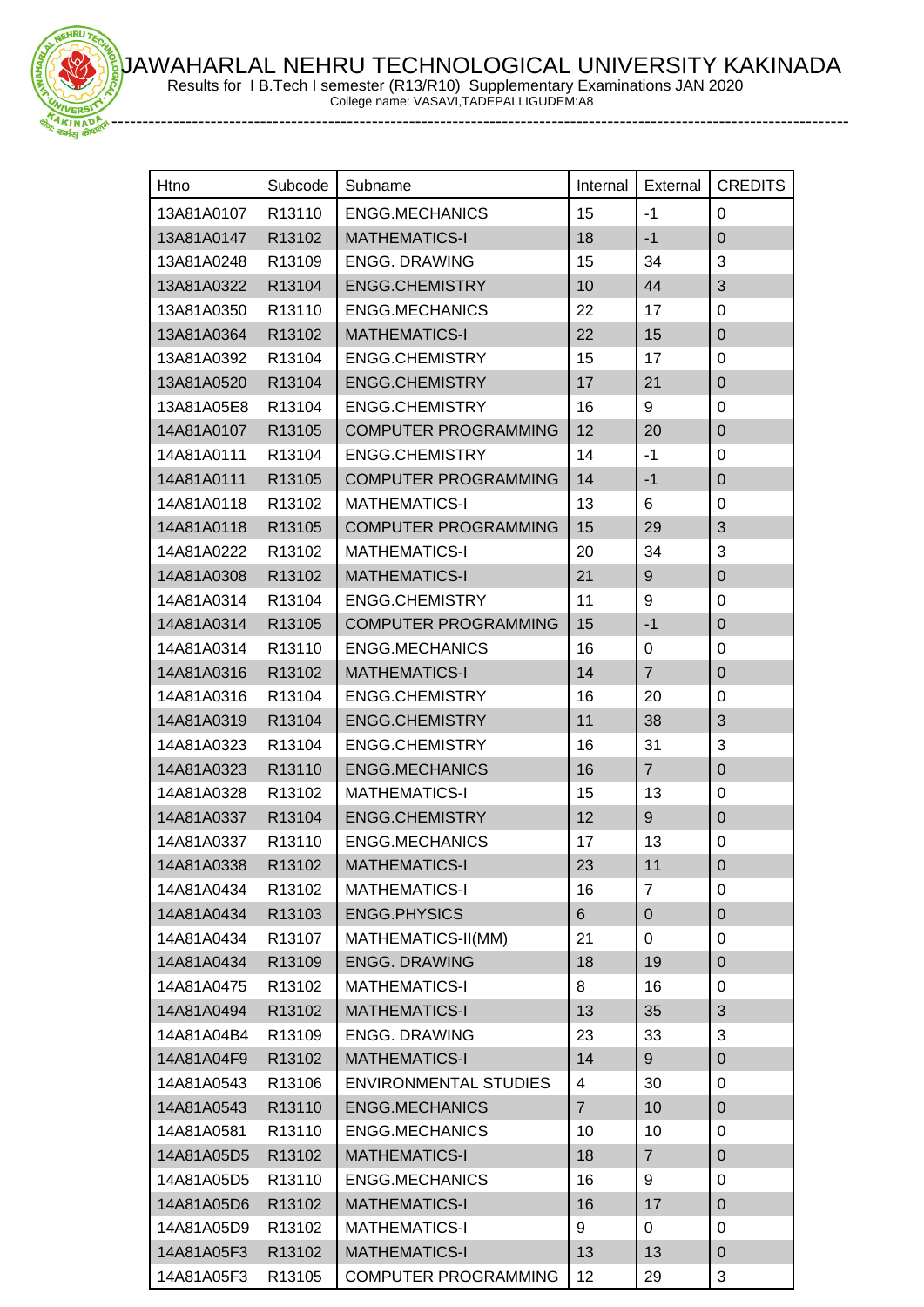| Htno                     | Subcode | Subname                     | Internal       | External              | <b>CREDITS</b>            |
|--------------------------|---------|-----------------------------|----------------|-----------------------|---------------------------|
| 14A81A05F8               | R13102  | <b>MATHEMATICS-I</b>        | 11             | $-1$                  | $\pmb{0}$                 |
| 14A81A05F8               | R13110  | <b>ENGG.MECHANICS</b>       | 18             | 0                     | 0                         |
| 14A81A05G7               | R13102  | <b>MATHEMATICS-I</b>        | 10             | 18                    | $\pmb{0}$                 |
| 14A81A05H8               | R13102  | <b>MATHEMATICS-I</b>        | 13             | 19                    | 0                         |
| 15A81A0102               | R13110  | <b>ENGG.MECHANICS</b>       | 19             | 18                    | $\pmb{0}$                 |
| 15A81A0110               | R13110  | <b>ENGG.MECHANICS</b>       | 19             | 9                     | 0                         |
| 15A81A0117               | R13102  | <b>MATHEMATICS-I</b>        | 19             | 8                     | $\pmb{0}$                 |
| 15A81A0117               | R13104  | <b>ENGG.CHEMISTRY</b>       | 10             | $\overline{7}$        | 0                         |
| 15A81A0121               | R13105  | <b>COMPUTER PROGRAMMING</b> | 21             | 19                    | $\pmb{0}$                 |
| 15A81A0121               | R13110  | <b>ENGG.MECHANICS</b>       | 15             | 6                     | 0                         |
| 15A81A0125               | R13104  | <b>ENGG.CHEMISTRY</b>       | $\overline{7}$ | $\mathbf{0}$          | $\pmb{0}$                 |
| 15A81A0125               | R13105  | <b>COMPUTER PROGRAMMING</b> | 16             | 24                    | 3                         |
| 15A81A0136               | R13105  | <b>COMPUTER PROGRAMMING</b> | 17             | 20                    | $\pmb{0}$                 |
| 15A81A0137               | R13104  | ENGG.CHEMISTRY              | 6              | 0                     | 0                         |
| 15A81A0137               | R13105  | <b>COMPUTER PROGRAMMING</b> | 16             | $\,6$                 | $\pmb{0}$                 |
| 15A81A0137               | R13110  | ENGG.MECHANICS              | 10             | $-1$                  | 0                         |
| 15A81A0139               | R13105  | <b>COMPUTER PROGRAMMING</b> | 19             | 21                    | $\pmb{0}$                 |
| 15A81A0139               | R13110  | <b>ENGG.MECHANICS</b>       | 16             | 25                    | 3                         |
| 15A81A0145               | R13104  | <b>ENGG.CHEMISTRY</b>       | 8              | $\mathbf 0$           | $\pmb{0}$                 |
| 15A81A0145               | R13105  | <b>COMPUTER PROGRAMMING</b> | 21             | 11                    | 0                         |
| 15A81A0145               | R13110  | <b>ENGG.MECHANICS</b>       | 14             | $\pmb{0}$             | $\pmb{0}$                 |
| 15A81A0146               | R13105  | <b>COMPUTER PROGRAMMING</b> | 19             | 17                    | $\pmb{0}$                 |
| 15A81A0146               | R13110  | <b>ENGG.MECHANICS</b>       | 21             | 29                    | 3                         |
| 15A81A0150               | R13104  | <b>ENGG.CHEMISTRY</b>       | 15             | 18                    | 0                         |
| 15A81A0202               | R13102  | <b>MATHEMATICS-I</b>        | 13             | 15                    | $\pmb{0}$                 |
| 15A81A0268               | R13109  | <b>ENGG. DRAWING</b>        | 20             | 30                    | 3                         |
| 15A81A0308               | R13102  | <b>MATHEMATICS-I</b>        | 16             | 10                    | $\pmb{0}$                 |
| 15A81A0308               | R13110  | <b>ENGG.MECHANICS</b>       | 16             | 9                     | 0                         |
| 15A81A0311               | R13102  | <b>MATHEMATICS-I</b>        | 18             | $\mathbf 0$           | $\mathbf{0}$              |
| 15A81A0311               | R13104  | <b>ENGG.CHEMISTRY</b>       | 9              | 0                     | $\pmb{0}$                 |
| 15A81A0311               | R13105  | <b>COMPUTER PROGRAMMING</b> | 16             | 8                     | $\pmb{0}$                 |
| 15A81A0312               | R13104  | ENGG.CHEMISTRY              | 13             | 10                    | 0                         |
| 15A81A0312               | R13105  | <b>COMPUTER PROGRAMMING</b> | 15             | $\boldsymbol{9}$      | $\pmb{0}$                 |
| 15A81A0313               | R13104  | ENGG.CHEMISTRY              | 15             | 20                    | 0                         |
| 15A81A0317               | R13104  | <b>ENGG.CHEMISTRY</b>       | 12             | 23                    | $\pmb{0}$                 |
| 15A81A0317               | R13105  | <b>COMPUTER PROGRAMMING</b> | 15             | 22                    | 0                         |
| 15A81A0321               | R13102  | <b>MATHEMATICS-I</b>        | 16             | $\overline{7}$        | $\pmb{0}$                 |
| 15A81A0321               | R13104  | <b>ENGG.CHEMISTRY</b>       | 17             | 0                     | 0                         |
| 15A81A0321               | R13105  | <b>COMPUTER PROGRAMMING</b> | 20             | $\,6$                 | $\pmb{0}$                 |
| 15A81A0321               | R13110  | <b>ENGG.MECHANICS</b>       | 21             | $-1$                  | 0                         |
| 15A81A0322               | R13104  | <b>ENGG.CHEMISTRY</b>       | 13             | $-1$                  | $\pmb{0}$                 |
| 15A81A0332               | R13104  | <b>ENGG.CHEMISTRY</b>       | 16             | 9                     | 0                         |
| 15A81A0338               | R13102  | <b>MATHEMATICS-I</b>        | 12             | $\mathbf 0$           | $\pmb{0}$                 |
|                          | R13104  | <b>ENGG.CHEMISTRY</b>       |                |                       | 0                         |
| 15A81A0338<br>15A81A0338 | R13105  | <b>COMPUTER PROGRAMMING</b> | 13<br>22       | 0<br>$\boldsymbol{9}$ | $\pmb{0}$                 |
|                          |         |                             |                |                       |                           |
| 15A81A0379               | R13104  | <b>ENGG.CHEMISTRY</b>       | 17             | $-1$                  | 0                         |
| 15A81A0393               | R13104  | <b>ENGG.CHEMISTRY</b>       | 14             | 19                    | $\pmb{0}$                 |
| 15A81A03B8               | R13102  | <b>MATHEMATICS-I</b>        | 15             | $-1$                  | 0                         |
| 15A81A03B8               | R13104  | <b>ENGG.CHEMISTRY</b>       | 15             | $-1$                  | $\pmb{0}$                 |
| 15A81A03B8               | R13110  | <b>ENGG.MECHANICS</b>       | 13             | $-1$                  | 0                         |
| 15A81A0420               | R13103  | <b>ENGG.PHYSICS</b>         | 18             | 29                    | $\ensuremath{\mathsf{3}}$ |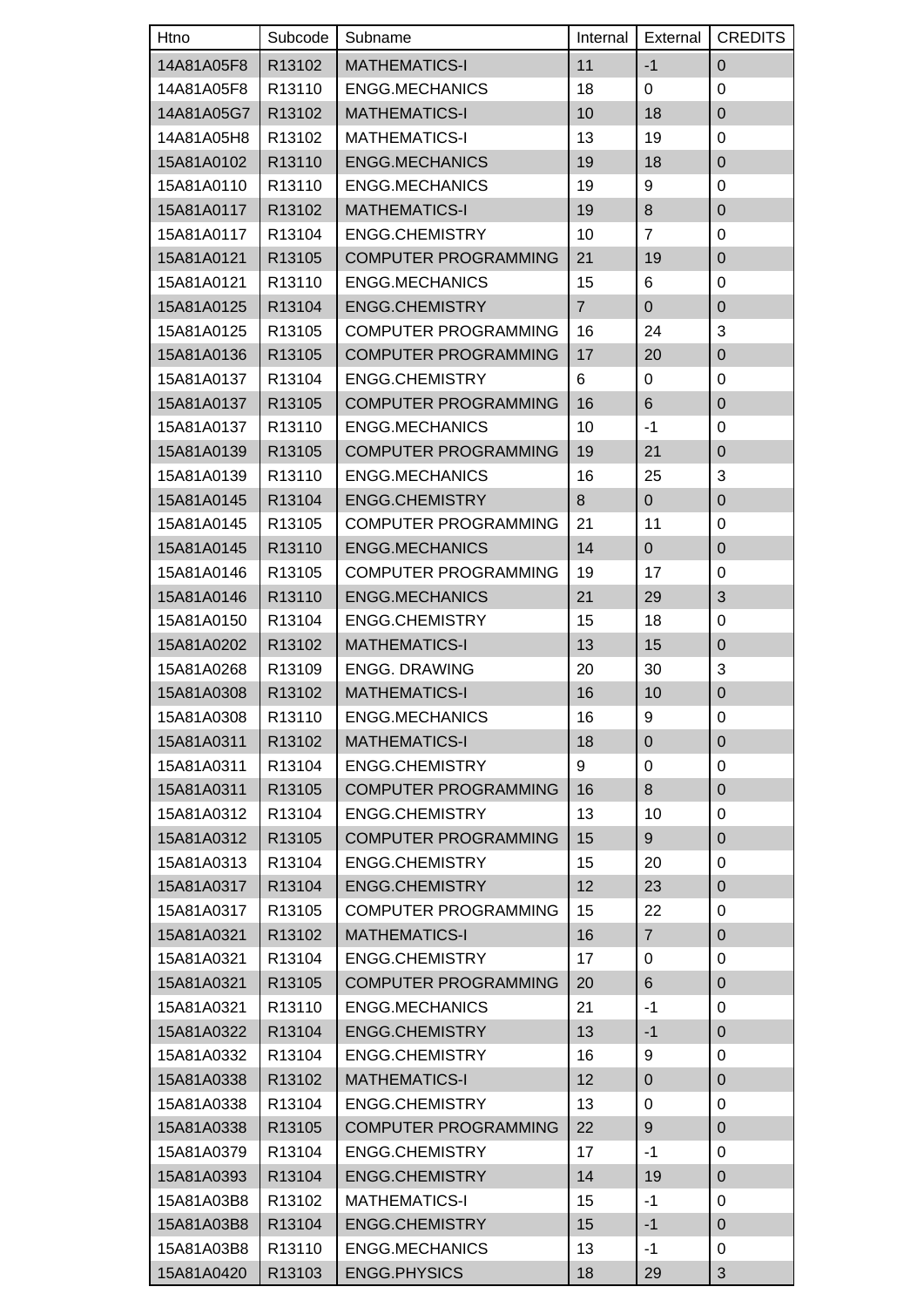| Htno       | Subcode            | Subname                      | Internal       | External         | <b>CREDITS</b>   |
|------------|--------------------|------------------------------|----------------|------------------|------------------|
| 15A81A0439 | R13103             | <b>ENGG.PHYSICS</b>          | 11             | 39               | 3                |
| 15A81A0482 | R13107             | MATHEMATICS-II(MM)           | 8              | $\overline{0}$   | $\mathbf 0$      |
| 15A81A0482 | R13109             | <b>ENGG. DRAWING</b>         | 19             | 10               | $\pmb{0}$        |
| 15A81A0492 | R13107             | MATHEMATICS-II(MM)           | 16             | $\pmb{0}$        | $\mathbf 0$      |
| 15A81A04A2 | R13107             | MATHEMATICS-II(MM)           | 16             | $\mathbf 0$      | $\pmb{0}$        |
| 15A81A04A2 | R13109             | <b>ENGG. DRAWING</b>         | 21             | 28               | $\sqrt{3}$       |
| 15A81A04F6 | R13103             | <b>ENGG.PHYSICS</b>          | 10             | $-1$             | $\pmb{0}$        |
| 15A81A04F6 | R13109             | <b>ENGG. DRAWING</b>         | 18             | 12               | $\pmb{0}$        |
| 15A81A0512 | R13104             | <b>ENGG.CHEMISTRY</b>        | 6              | $-1$             | $\pmb{0}$        |
| 15A81A0516 | R13102             | <b>MATHEMATICS-I</b>         | 18             | 14               | $\pmb{0}$        |
| 15A81A0516 | R13110             | <b>ENGG.MECHANICS</b>        | 17             | $-1$             | 0                |
| 15A81A0521 | R13102             | <b>MATHEMATICS-I</b>         | 12             | $\boldsymbol{9}$ | $\pmb{0}$        |
| 15A81A0521 | R13104             | <b>ENGG.CHEMISTRY</b>        | $\overline{7}$ | 18               | 0                |
| 15A81A0521 | R13105             | <b>COMPUTER PROGRAMMING</b>  | 18             | 29               | 3                |
| 15A81A0521 | R13110             | <b>ENGG.MECHANICS</b>        | 17             | 10               | $\pmb{0}$        |
| 15A81A0544 | R13102             | <b>MATHEMATICS-I</b>         | 13             | 11               | $\pmb{0}$        |
| 15A81A0544 | R13106             | <b>ENVIRONMENTAL STUDIES</b> | 19             | 25               | 3                |
| 15A81A0544 | R13110             | <b>ENGG.MECHANICS</b>        | 13             | $\pmb{0}$        | $\pmb{0}$        |
| 15A81A0553 | R13102             | <b>MATHEMATICS-I</b>         | 14             | 11               | $\pmb{0}$        |
| 15A81A0566 | R13102             | <b>MATHEMATICS-I</b>         | 16             | $\boldsymbol{9}$ | $\pmb{0}$        |
| 15A81A0568 | R13104             | <b>ENGG.CHEMISTRY</b>        | 13             | 25               | $\boldsymbol{0}$ |
| 15A81A0570 | R13104             | <b>ENGG.CHEMISTRY</b>        | 11             | 17               | $\pmb{0}$        |
| 15A81A0570 | R13110             | <b>ENGG.MECHANICS</b>        | 14             | 10               | 0                |
| 15A81A0572 | R13102             | <b>MATHEMATICS-I</b>         | 16             | $\overline{7}$   | $\pmb{0}$        |
| 15A81A0577 | R13102             | <b>MATHEMATICS-I</b>         | 6              | 10               | 0                |
| 15A81A0577 | R13104             | <b>ENGG.CHEMISTRY</b>        | 10             | 36               | 3                |
| 15A81A0584 | R13102             | <b>MATHEMATICS-I</b>         | 19             | $\boldsymbol{9}$ | $\pmb{0}$        |
| 15A81A0584 | R13110             | <b>ENGG.MECHANICS</b>        | 13             | $-1$             | $\mathbf 0$      |
| 15A81A0592 | R <sub>13102</sub> | <b>MATHEMATICS-I</b>         | 15             | 16               | 0                |
| 15A81A0592 | R13106             | <b>ENVIRONMENTAL STUDIES</b> | 8              | 32               | $\sqrt{3}$       |
| 15A81A0598 | R13102             | <b>MATHEMATICS-I</b>         | 15             | 13               | $\pmb{0}$        |
| 15A81A0598 | R13110             | <b>ENGG.MECHANICS</b>        | 16             | 29               | $\sqrt{3}$       |
| 15A81A05C2 | R13102             | <b>MATHEMATICS-I</b>         | 15             | 38               | 3                |
| 15A81A05G1 | R13110             | <b>ENGG.MECHANICS</b>        | 9              | 14               | $\pmb{0}$        |
| 15A81A05G7 | R13102             | <b>MATHEMATICS-I</b>         | 14             | 12               | $\pmb{0}$        |
| 15A81A05G7 | R13104             | <b>ENGG.CHEMISTRY</b>        | 11             | 29               | 3                |
| 15A81A05G7 | R13110             | <b>ENGG.MECHANICS</b>        | 10             | 11               | $\boldsymbol{0}$ |
| 15A81A05J2 | R13102             | <b>MATHEMATICS-I</b>         | 20             | 10               | $\pmb{0}$        |
| 15A81A05J8 | R13102             | <b>MATHEMATICS-I</b>         | 19             | 11               | $\mathbf 0$      |
| 15A81A05L7 | R13104             | <b>ENGG.CHEMISTRY</b>        | 12             | 23               | 0                |
| 15A81A05M2 | R13104             | ENGG.CHEMISTRY               | 12             | $-1$             | $\mathbf 0$      |
| 15A81A05M4 | R13102             | <b>MATHEMATICS-I</b>         | 17             | 10               | $\pmb{0}$        |
| 15A81A05N7 | R13102             | <b>MATHEMATICS-I</b>         | 22             | 11               | 0                |
| 15A81A05O0 | R13102             | <b>MATHEMATICS-I</b>         | 21             | 12               | $\pmb{0}$        |
| 15A81A05O0 | R13110             | <b>ENGG.MECHANICS</b>        | 15             | $\overline{7}$   | 0                |

\*\*Note:1)[Last Date to apply for Recounting/Revaluation/Challenge Revaluation is : 30-06-2020 ]

\*\* Note:\*\*

\* -1 in the filed of externals indicates student is absent for the respective subject.